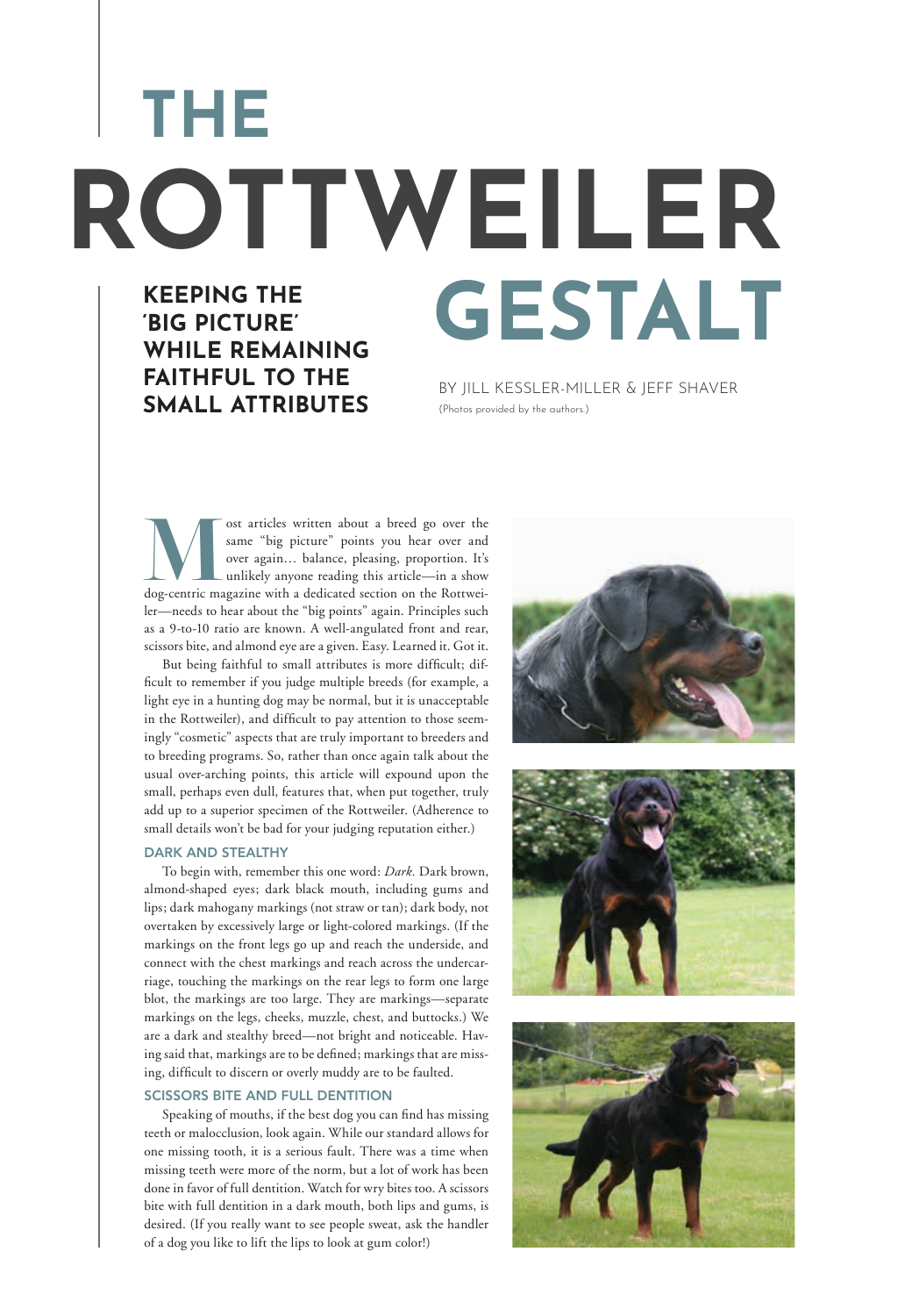# ROUGH & READY

The Rottweiler should not exude elegance or refinement. We are a rough and ready, working farm dog, cattle drover, predator aware, stranger questioning, childloving, handler compliant, cart pulling, no-nonsense type of dog. We are called the "Noble Breed" for a reason—the Rottweiler doesn't have to make a show of being present because he is better, smarter, and stronger than the others around him. The Rottweiler is dignified, circumspect, and keeps close council. While Rottweilers are known for silliness and pranks with their families, they are never—*never*—to come across as stupid. Quiet confidence is the preferred mode. They should always appear as if they are thinking—because they are.

## ATTENTIVE AND OBEDIENT

If an entry is making a big show with barking, lunging, spinning, or outward belligerence, please excuse it. The Rottweiler is not to display behaviors that speak of insecurity, being stimulated over its threshold or outright aggression towards humans (even if it's displaced). The Rottweiler is attentive to his handler and obedient to direction, unless threatened.

## GROUND-COVERING AND EFFICIENT

Difficulty in discerning correctness presents itself when the Rottweiler moves. There are two common errors; 1.) being taken in by flashy movement or, 2.) a dog that is too long and elegant. "Flashy" movement refers to movement that is eye-catching and heart-quickening. These are usually dogs



Outstanding example of beautiful, dark, almondshaped eyes, black pigment in mouth, full dentition, deep mahogany color with appropriately sized and defined markings, with powerful bone, stance, and substance. *Photo by Jill Wagner.*





that are straight in their front and rear angulation, causing the front legs to reach up rather than out from the shoulder, and the rear legs to cycle quickly underneath. This gives a lot of motion and it looks exciting—but it doesn't cover ground efficiently, all the while burning a lot of energy while going nowhere. It's understandable how thrilling it is to watch; after all, it's a dog show, and it is showy! Crowds may love it, but it is, unfortunately, incorrect.

There is no argument that smooth, elegant movement is awe-inspiring. Watching a beautiful Afghan or Setter go around the ring can cause you to catch your breath. Elegant movement *usually* equates to a longer back, and the Rottweiler standard specifically calls for a short, strong back. When presented with a graceful-moving dog, check yourself. Is everything else there as well? Is the back short? Are the body proportions correct and is the dog almost square? Are the rear feet reaching to the midline of the back, but not crossing over or to the side? Is the rear angulation harmonious with the front? Ground-covering, efficient movement (correct) can easily be confused with elegant movement (incorrect).

### STRONG, THICK, AND GROUNDED

When you do see a dog that is straight in the front, you might also have a dog lacking in chest depth and width. Without shoulder layback, the dog is often narrow and shallow. This is a dog that will tire quickly, both from burning more energy to cover ground and from insufficient room for the heart and lungs. Speaking of narrow, our breed must have bone strength. Without it, the Rottweiler becomes weak-looking and spindly. We are strong, thick, and grounded. Weedy, spindly dogs are not to be awarded.

## MODERATE AND NOBLE

The Rottweiler is moderate in head type. We are not short-muzzled like Bullmastiffs or Boxers. The Rottweiler must be able to breathe freely, without labor. The head is smooth all around, without excessive wrinkling, dewlaps, or open flews. Too large an ear or too high or low an ear set can make a Rottweiler look houndy, and frankly, clownish. (See photo left—demeanor and appearance is "Noble.")